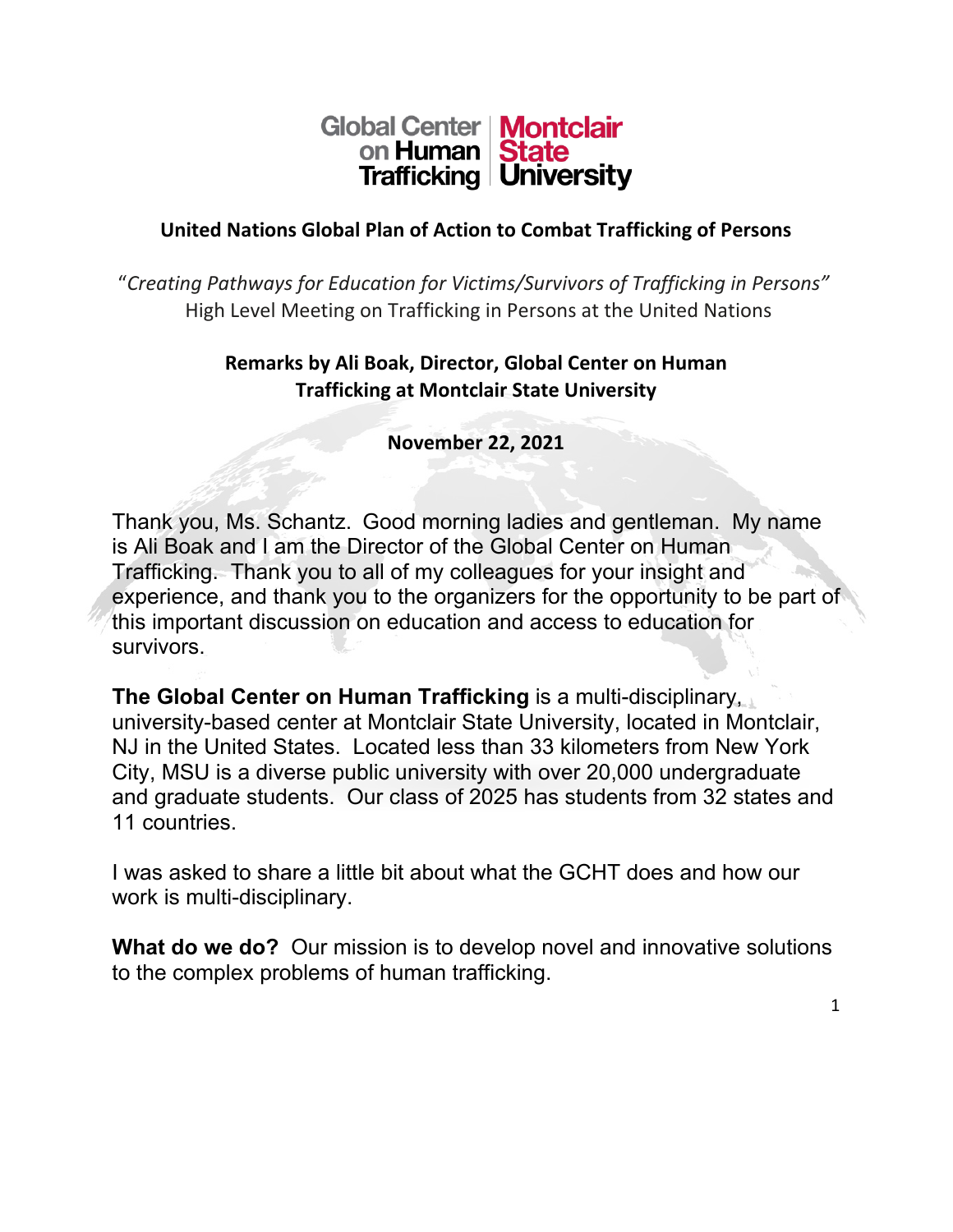This is our mission because the way the world has been addressing human trafficking for the past 21 years, since the passage of the Palermo Protocol, frankly is not working. There are too many victims of human trafficking, too many traffickers, and not nearly enough support and justice for survivors.

Our goal is to transform the way the world is responding to the crime of human trafficking.

We have prioritized 6 areas for action:

- 1. Survivor Support and Empowerment
- 2. Education, Outreach and Training
- 3. Collaboration and Sharing
- 4. Research and Program Evaluation
- 5. Policy, Advocacy and Regulation
- 6. Survivor Services

### **How will we do this? A 3-Pronged Strategy**

### **Prong 1: Mobilizing multi-disciplinary, multi-sector work at MSU, locally, nationally, and internationally.**

Our Center is based on the idea that complex problems are best solved when a group leverages diverse perspectives and expands the possible solutions through input from multiple fields. Our center brings together distinguished faculty and staff across a wide range of disciplines and fields such as justice studies, music, visual arts, public health, entrepreneurship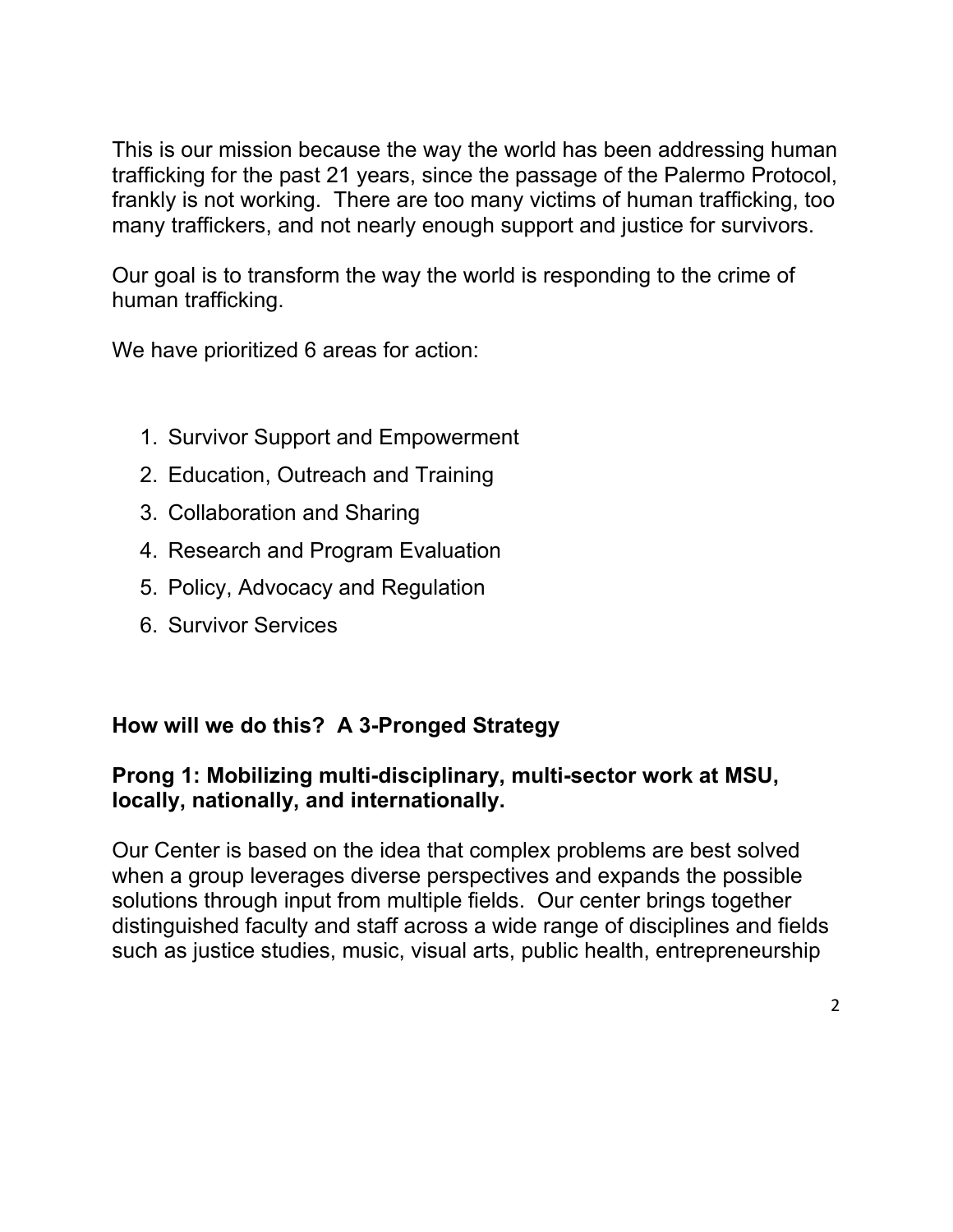and innovation, child advocacy, business, communications, pre-law, technology, and the list goes on.

A key objective of the GCHT is to be a convener locally, nationally, and globally to bring diverse groups together to participate in reimagining the response to human trafficking together with survivors and innovators.

Although we focus on 6 priority areas, our work does not occur in silos because of the multi-disciplinary structure of the Center.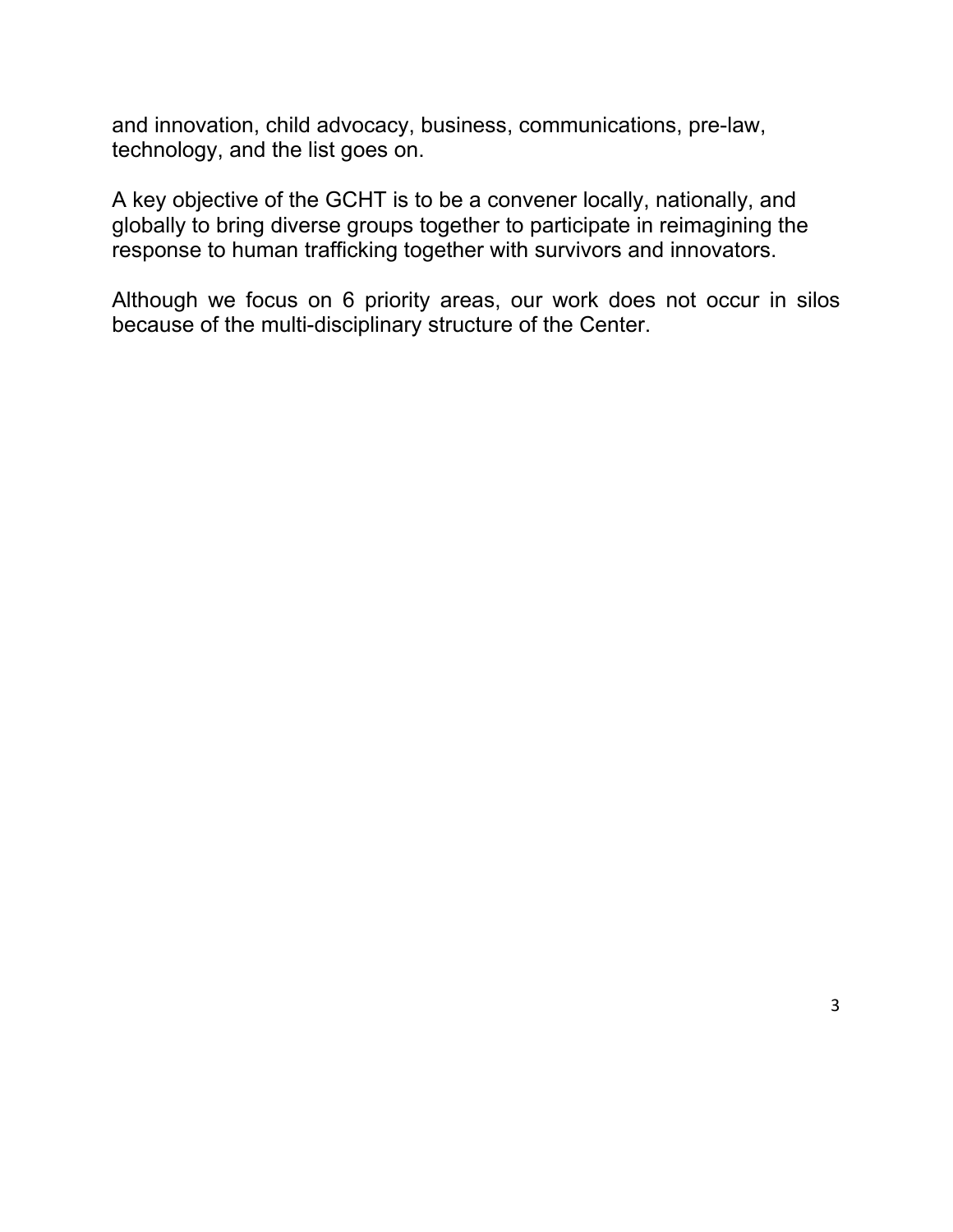## **Montclair State University**

**Global Center on Human Trafficking** 

#### **Prong 2: Developing model survivor-led policy, programs, research and advocacy.**

We are dedicated to promoting survivor led policy, programs, research, and advocacy at the GCHT to effectively respond to the crime of human trafficking. **The field must move to engage and support survivors as leaders and partners.** We must challenge ourselves to move even further than a victim-centered approach and we must learn from, listen to, and build our responses based on the lived experience of survivors of all forms of human trafficking.

With our partners at Karana Rising, The Global Center on Human Trafficking is creating the Global Survivor Collaborative to elevate and support the leadership role of survivors in developing policy, programs, research, and advocacy agendas.

### **Prong 3: Fostering and supporting innovators to develop novel approaches and solutions**

To realize our vision of all individuals living free from human trafficking, we must revolutionize how the crime is currently addressed. At the GCHT this means supporting innovators from across many sectors to shed new light and perspectives on the crime. In Spring of 2021, we launched our social entrepreneurship program with teams of students from across many disciplines competing to develop innovative ideas for improving how a local service partner can better reach at-risk and trafficked youth.

Institutions of higher education can and should play an important role in ending human trafficking. I was asked to share some insights and recommendations in this regard.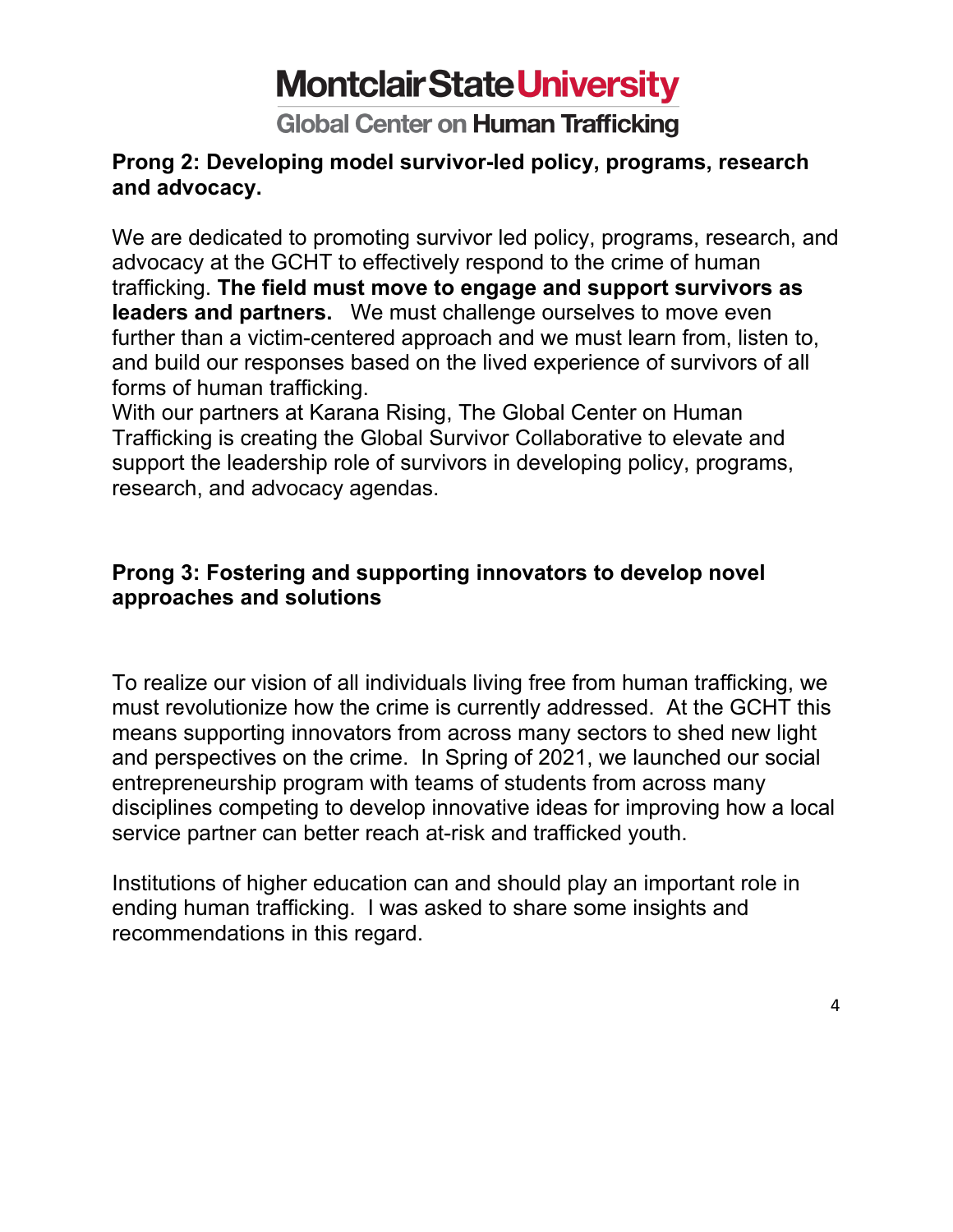# **Montclair State University**

**Global Center on Human Trafficking** 

- 1. Research: A global research agenda should be developed that is driven by survivors and engages survivors in all aspects of the research. Further, qualitative and quantitative studies by and of survivors is necessary at the macro- and micro-level understanding of the phenomenon. We need to reduce our reliance on small, unrepresentative samples and end the practice of developing interventions based on extrapolations from small convenience samples. Research must be increased in areas of the world with the highest prevalence of human trafficking. International research collaborations must be funded and supported. The only way to truly increase our knowledge is to support and engage survivors as researchers, interviewers, data collectors, and data analysts.
- 2. Developing a coordinated campus response to human trafficking.

.

College campuses are home to many vulnerable populations including young people away from home for the first time; first generation students**;** international students**;** students with intellectual and/or physical disabilities**;** LGBTQ students**;** students studying abroad**;**  visiting faculty and staff**;** undocumented migrants; victims of abuse and/or domestic violence; among others. Colleges are uniquely positioned to prevent human trafficking on their campus through education and awareness. They must also be prepared if a trafficking situation is identified. A university must have in place protocols and procedures on how to respond in a trauma informed, survivor led way.

- 3. Offering pathways to future independence and fulfillment:
	- Develop scholarship programs for survivors that provide for housing, tuition, food, and a support program for staying in college.